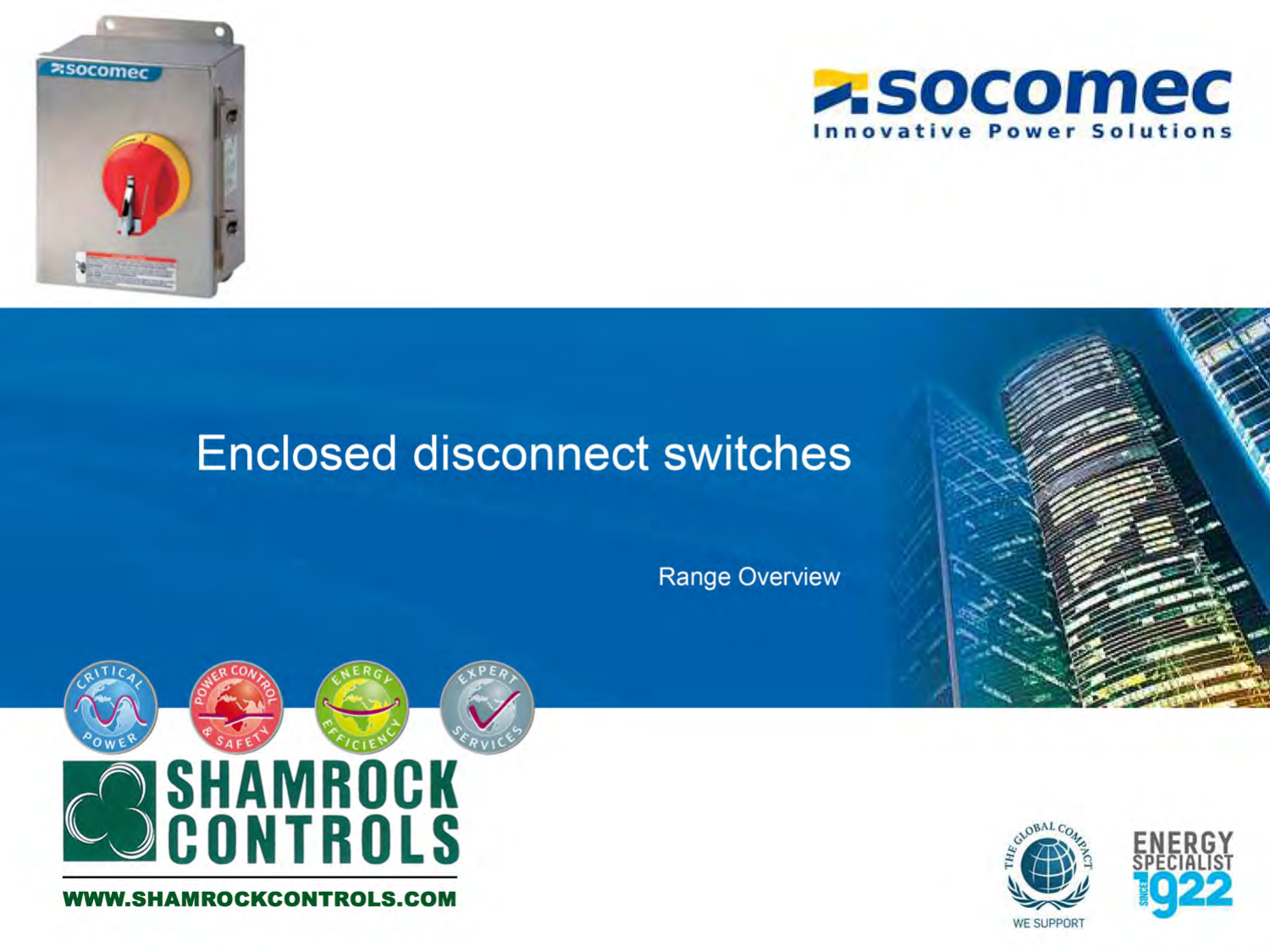

### **Contents**

Enclosed disconnect switches familyApplicationFeatures Customer Benefits Summary**Specifications** 

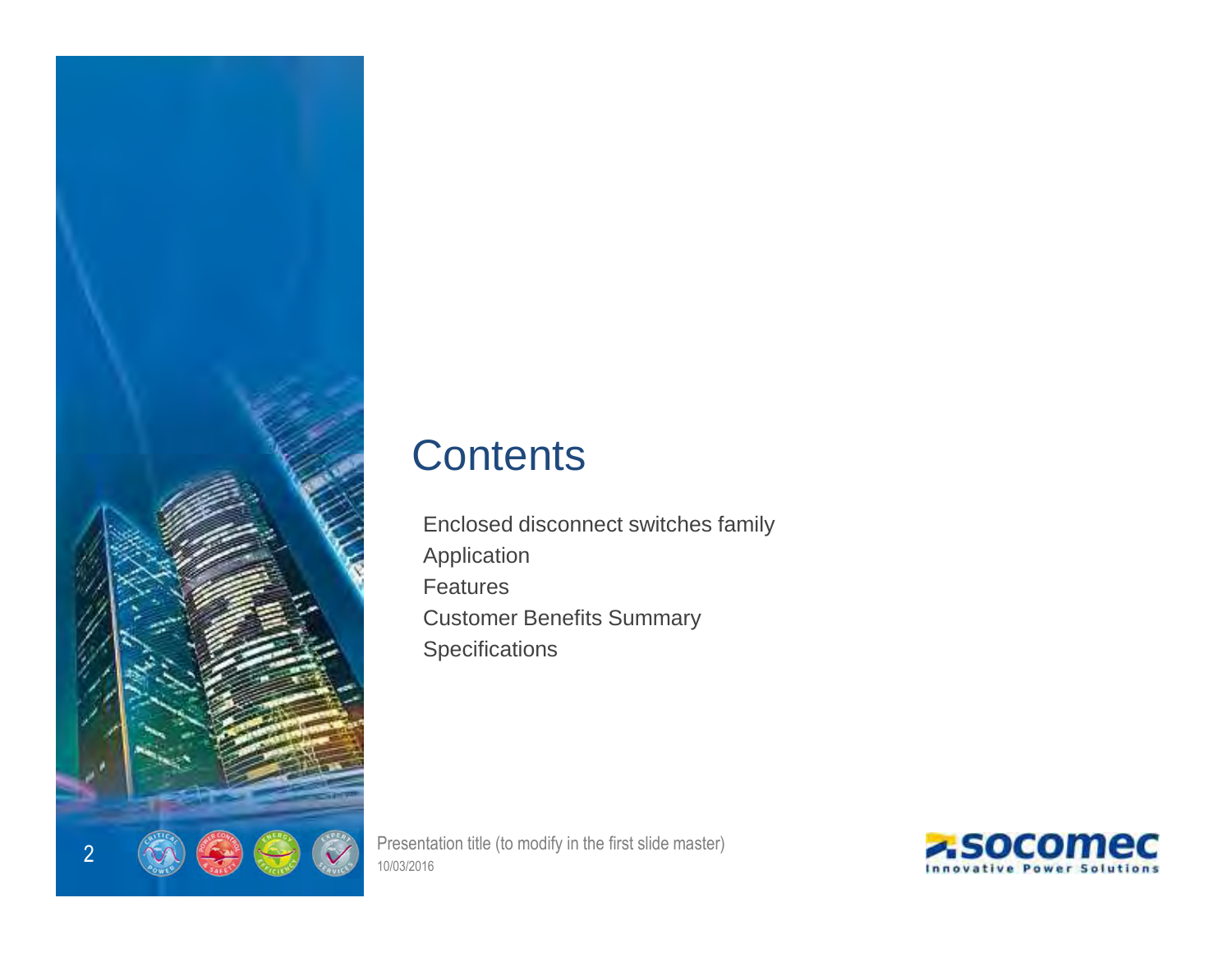# Enclosed disconnect switches family

#### $\frac{1}{2}$ THE NEWEST LINE of disconnect switches

**Polyester** NEMA 4, 4X





**Polycarbonate** NEMA 1, 3R, 12, 4, 4X

Stainless steelNEMA 4, 4X





Painted steelNEMA 12



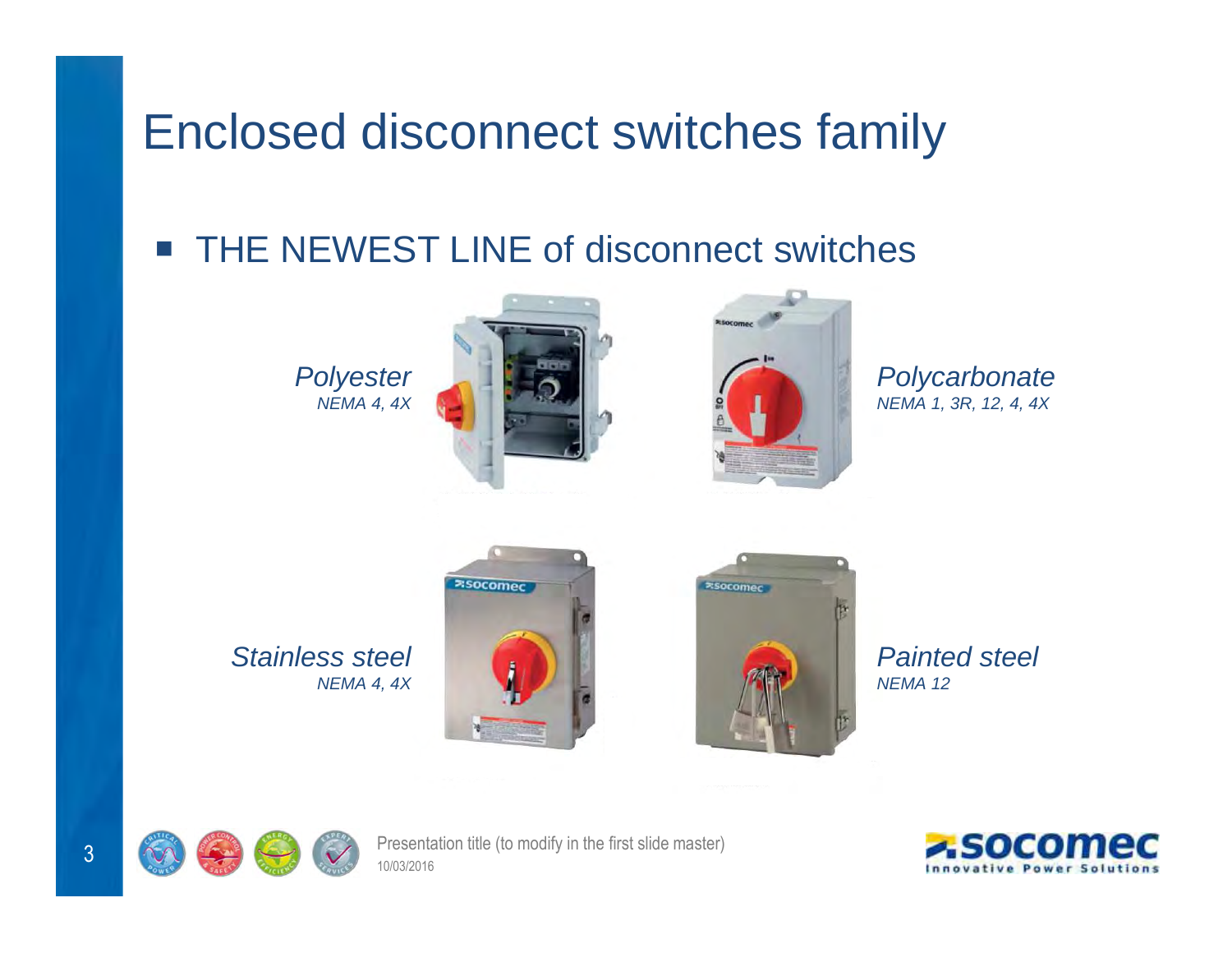# Enclosed disconnect switches family

- $\mathbb{R}^n$ Non-Fusible disconnect switches: 30 to 100A
- $\mathcal{L}_{\mathcal{A}}$ Fusible disconnect switches: 30 to 100A



|                                                                             | Rating (A)                 | Switch                          | <b>Enclosure</b> | UL / NEMA        | <b>Approvals</b> |  |
|-----------------------------------------------------------------------------|----------------------------|---------------------------------|------------------|------------------|------------------|--|
| <b>Service Entrance</b><br><b>Disconnect or</b><br><b>Branch Disconnect</b> | Up to 100 A<br>non-fusible | SIRCO M<br>(UL 98)              | Painted steel    | 12               |                  |  |
|                                                                             |                            |                                 | Polyester        | 4.4X             | <b>UL 508A</b>   |  |
|                                                                             |                            |                                 | Stainless steel  | 4.4X             |                  |  |
|                                                                             |                            |                                 | Polycarbonate    | 1, 3R, 12, 4, 4X |                  |  |
|                                                                             | Up to 100 A<br>fusible     | <b>FUSERBLOC</b><br>(UL 98)     | Painted steel    | 12               |                  |  |
| <b>Manual motor</b><br><b>Disconnect</b>                                    | Up to 60 A<br>non-fusible  | SIRCO M<br>$(UL 60947 - 4 - 1)$ | Painted steel    | 12               | UL 60947-4-1(1)  |  |
|                                                                             |                            |                                 | Polyester        | 4.4X             |                  |  |
|                                                                             |                            |                                 | Stainless steel  | 4.4X             |                  |  |
|                                                                             |                            |                                 | Polycarbonate    | 1.3.3R.12.4.4X   |                  |  |



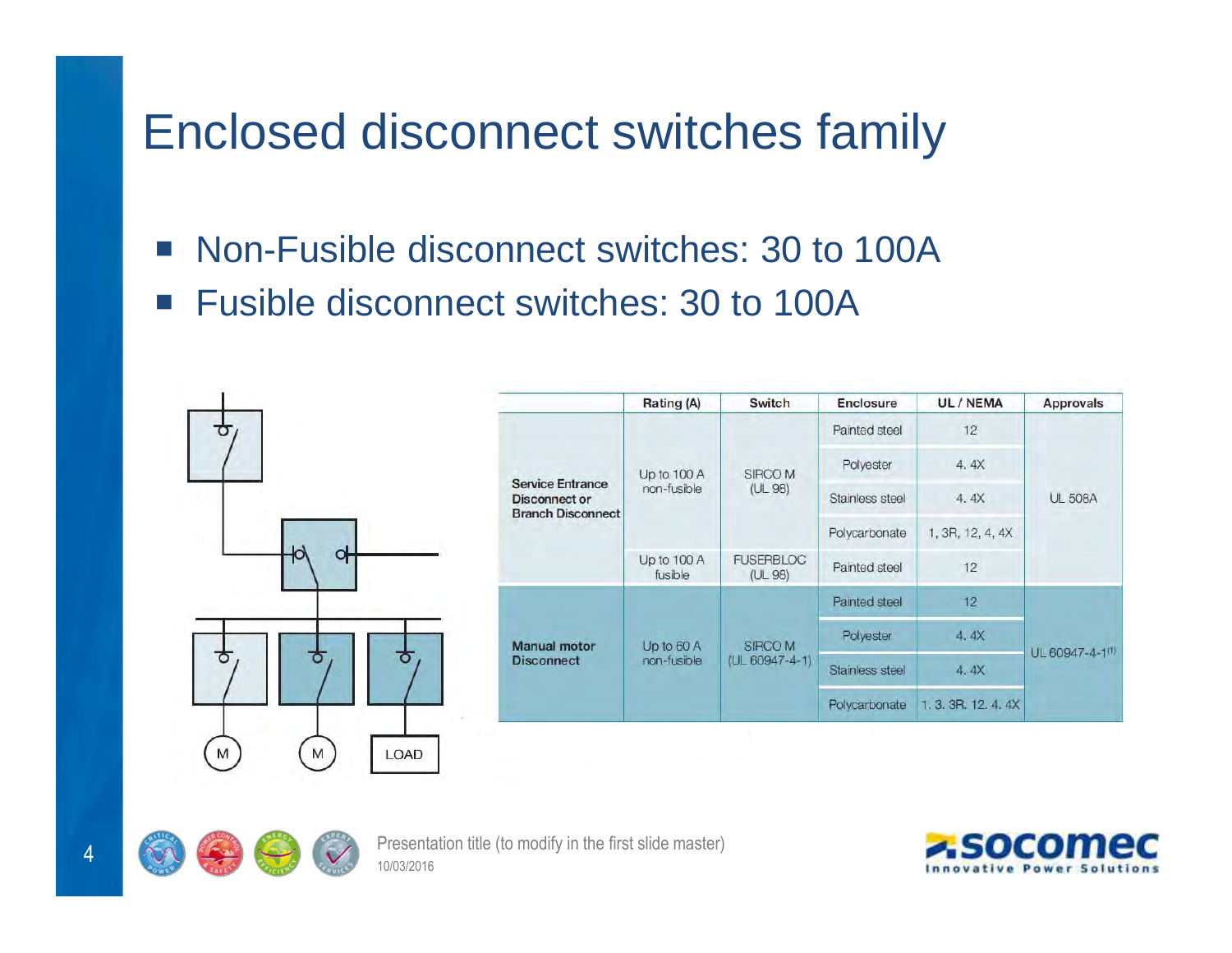# Application

**Service Service**  Ideal for food processing, storage and heavy industries.

**Service Service**  Specifically designed for manufacturing plants exposed to frequent wash-downs or extreme treatments and environments.

 $\mathcal{L}_{\mathcal{A}}$  A flexible range including a variety of different accessories provide maximum flexibility and final customization





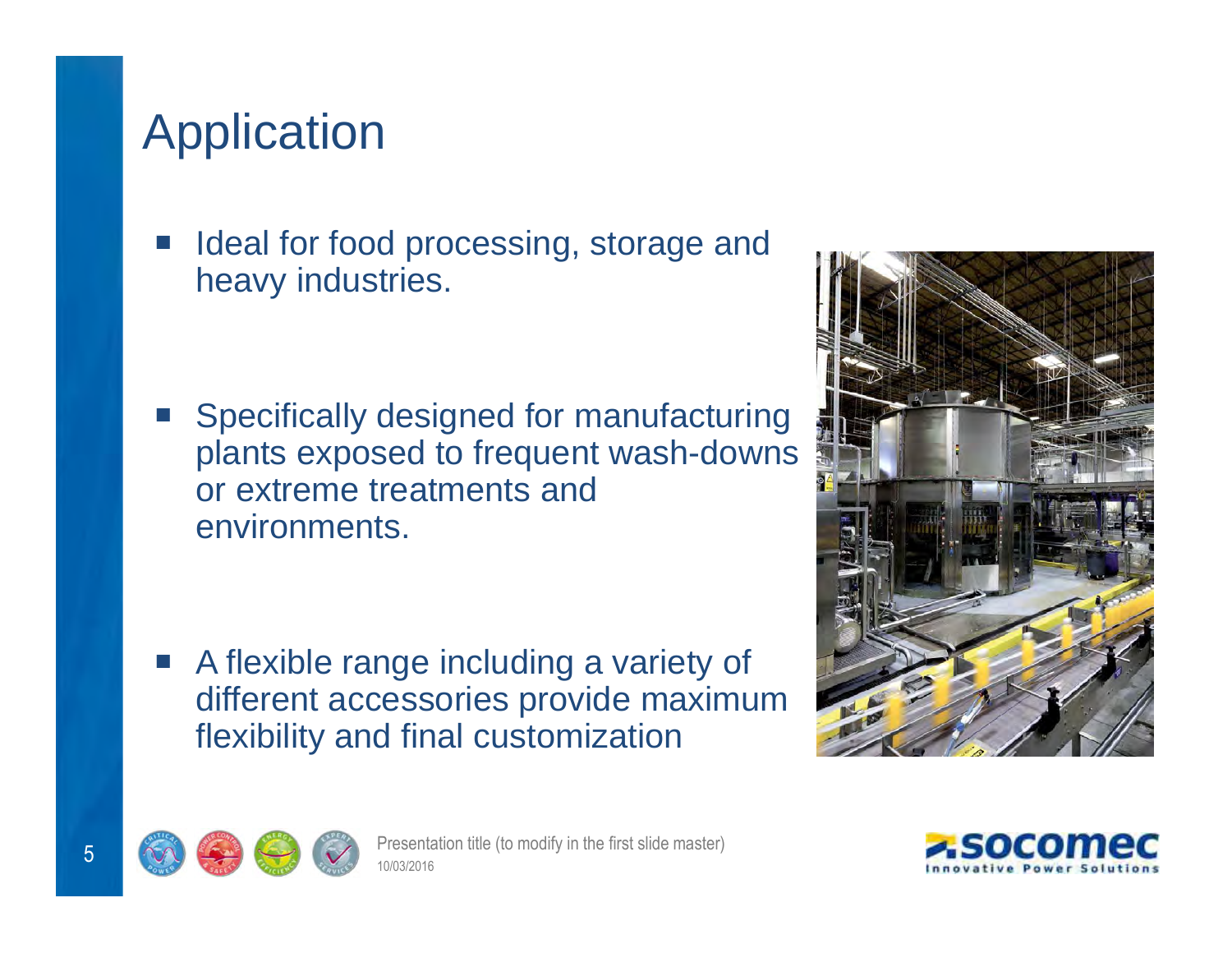# Application

- $\mathbb{R}^n$  UL 98 listed for general purpose, service entrance disconnect, or branch disconnect up to 600Vac
- $\mathcal{L}_{\mathcal{A}}$  UL 60947-4-1\* motor controller "suitable as motor disconnect" to comply with requirements of NEC 430.



\* Meets the requirements of the standard UL508



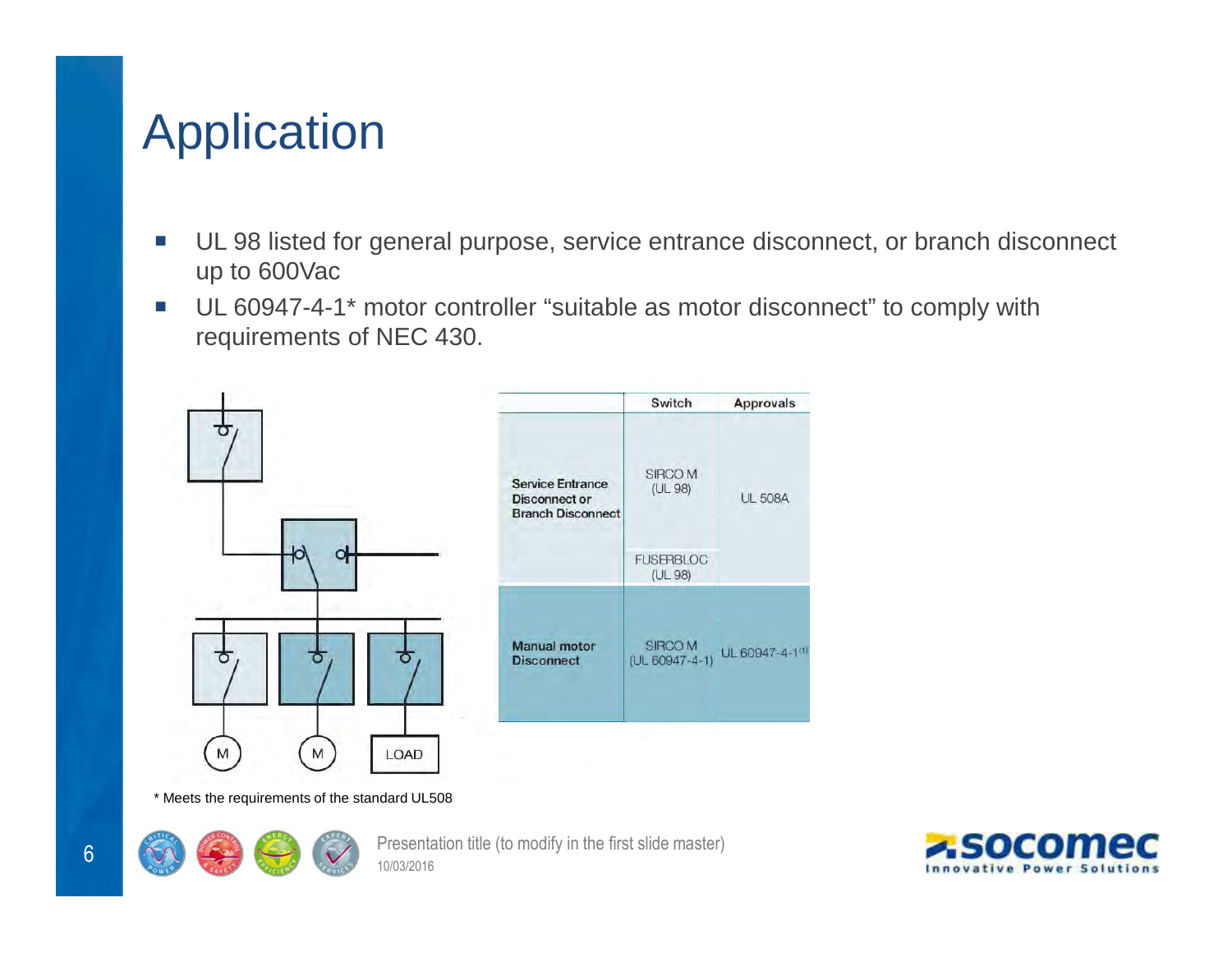## Features



Nema Impact Resistance**B** Chemical Resistance A Features BAB





### **Polycarbonate** NEMA 1, 3R, 12, 4, 4X

| A Nema                       |
|------------------------------|
| <b>C</b> Impact Resistance   |
| <b>C</b> Chemical Resistance |
| <b>A</b> Features            |
|                              |

- Stainless steelNEMA 4, 4X
- Nema Impact ResistanceA Chemical Resistance **Features** AAA

A





### Painted steelNEMA 12

|    | <b>C</b> Nema              |
|----|----------------------------|
|    | <b>A</b> Impact Resistance |
| R. | <b>Chemical Resistance</b> |
|    | <b>A</b> Features          |
|    |                            |



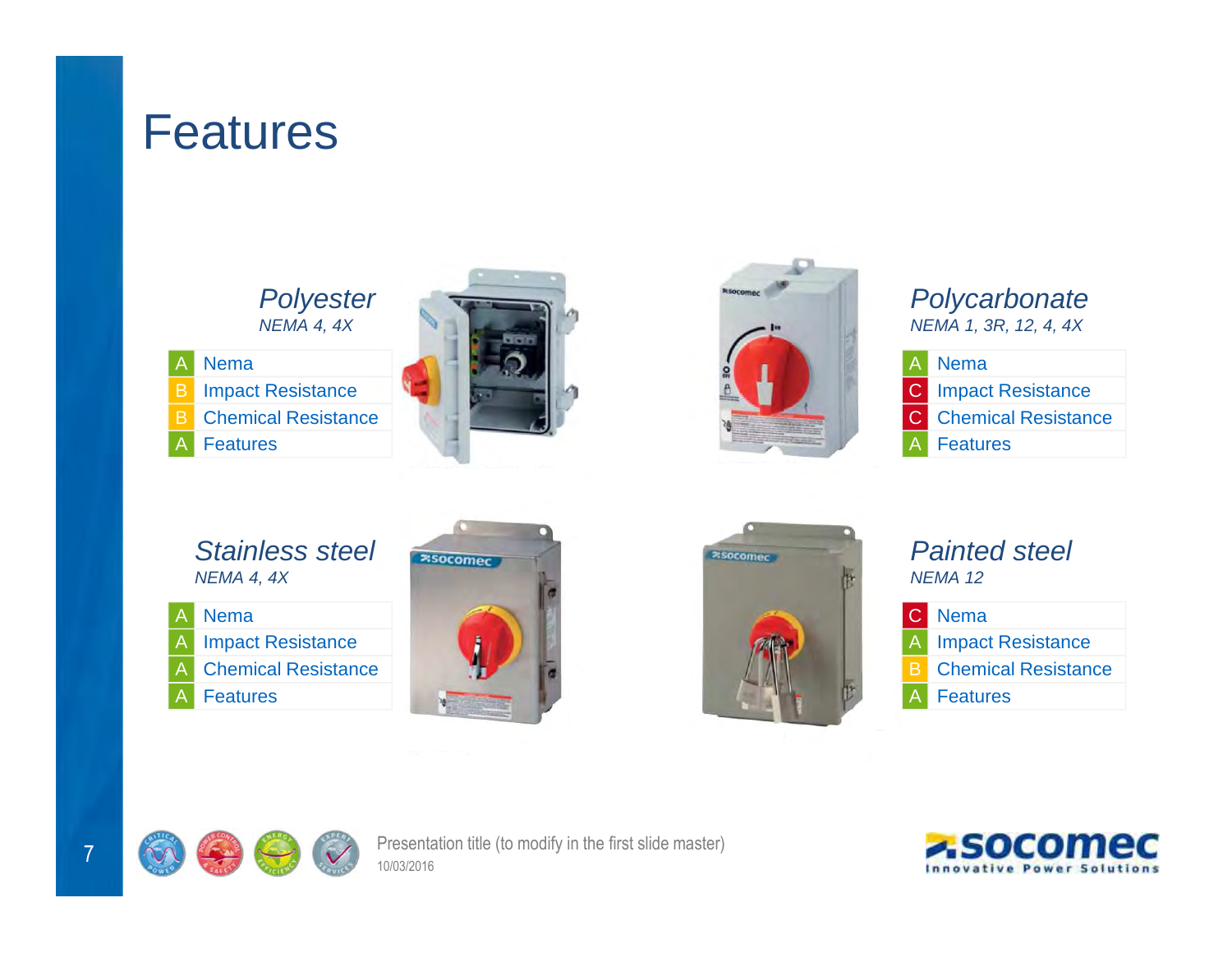## Features





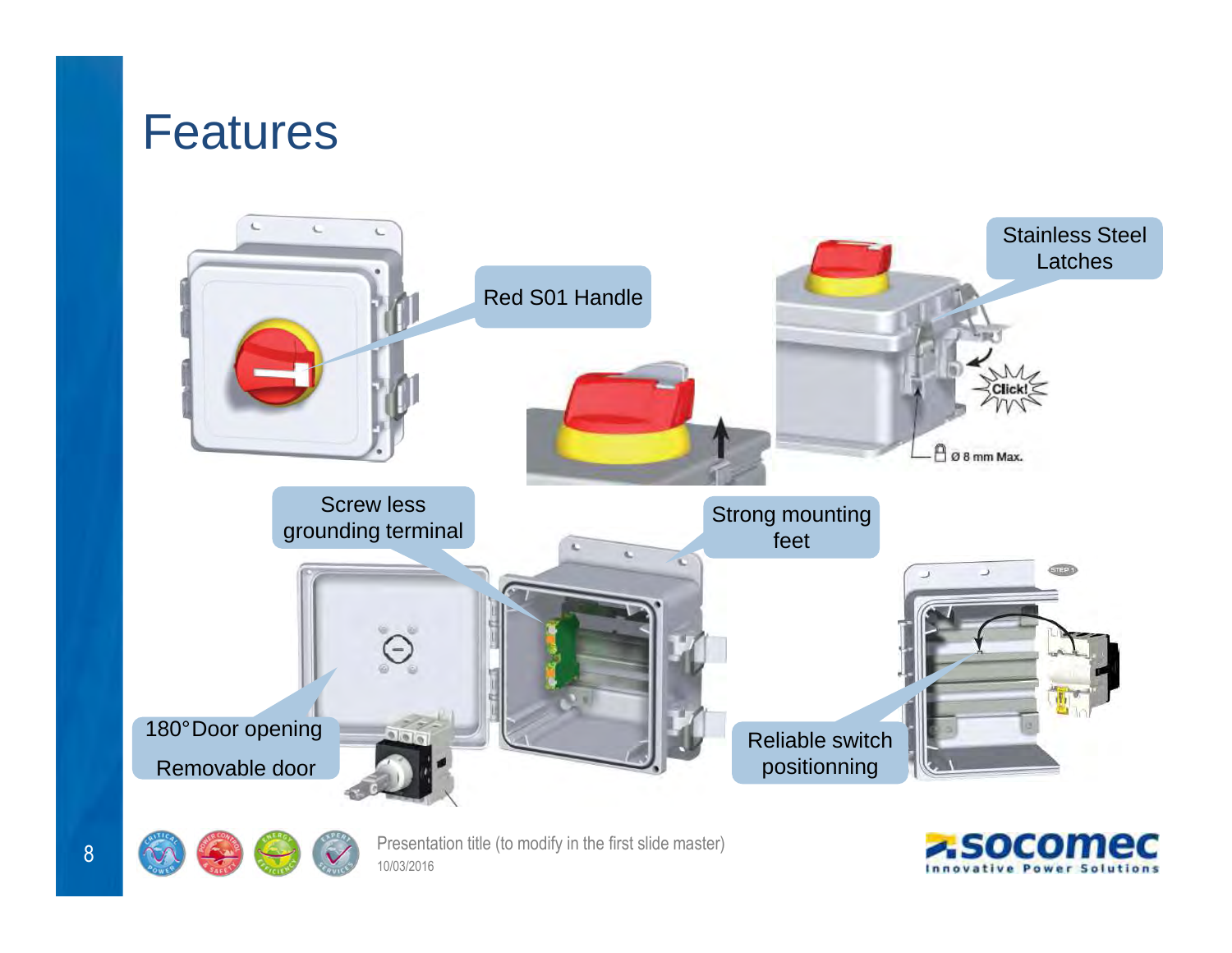# Customer Benefits Summary

### **Features**

Compact NEMA enclosures

S01 handle type

Metallic padlocking hasp (metal boxes)

Innovative reliable switch positioning and removable door

SIRCO M and FUSERBLOC switches

**Benefits**

Up to 4X, ideal for wash-down environments and extreme treatments

Conform to OSHA lock-out/tag-out

Metal to Metal contact shaft/handle Long life, no need to replace the handle over the time

Long life, no need to replace the handle once maintenance achieve

Allow easy installation

Designed to deliver long life and high performances



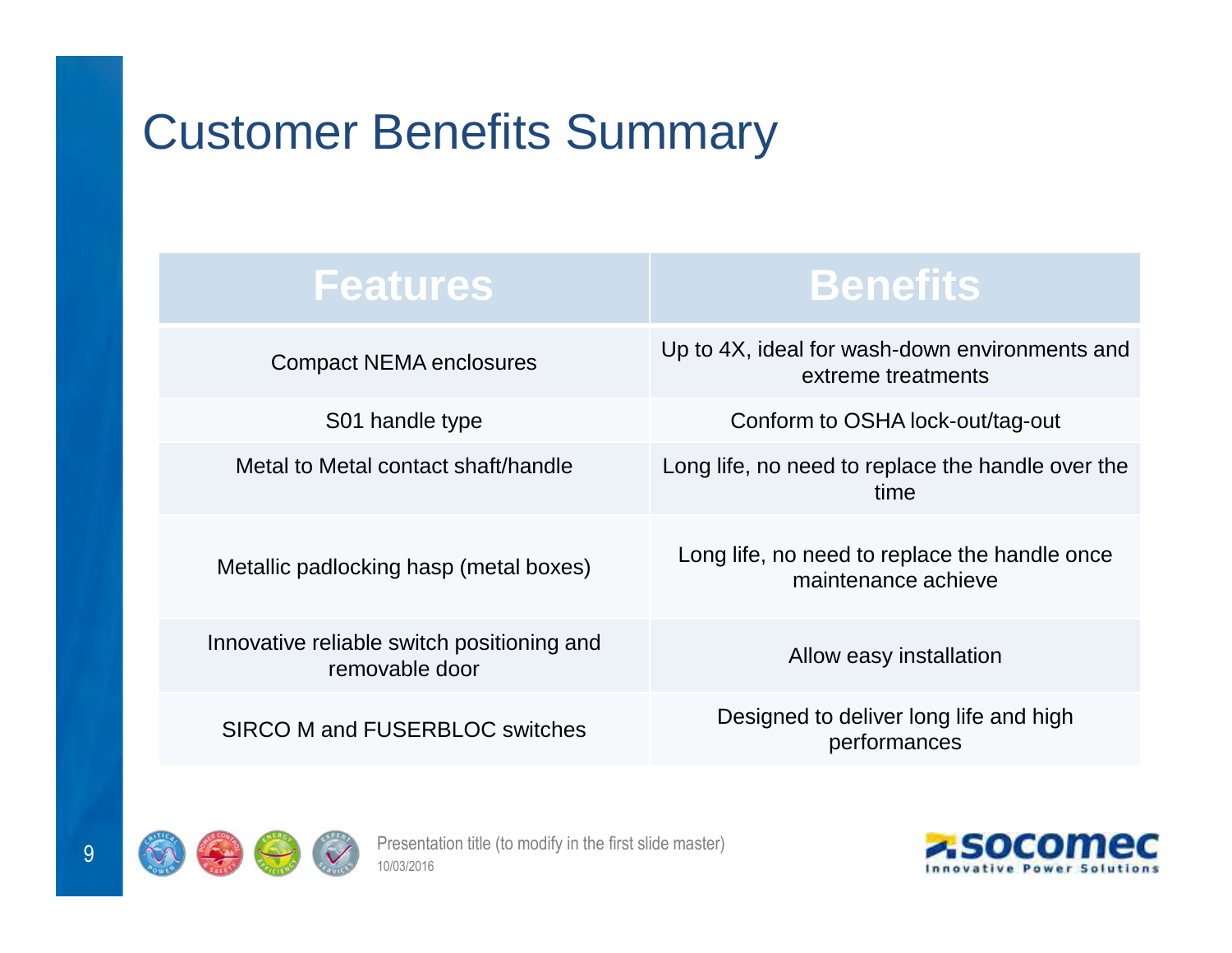# **Specifications**

### $\mathcal{L}_{\mathcal{A}}$ Non-fusible disconnect switches<br>Non-fusible disconnect switch, suitable for use as motor disconnect and service entrance disconnect

UL / NEMA enclosure, 3-pole, 600 VAC, non-fusible

| Approvals      | Rating (A) | UL / NEMA 12(2)<br><b>Painted steel</b><br>color ANSI 61<br>gray | UL / NEMA 4, 4X<br>Polyester<br>color RAL 7035<br>light-gray | UL / NEMA 4, 4X<br>Stainless steel (304)<br>brushed finish | UL / NEMA 1, 3, 3R, 12, 4, 4X<br>Polycarbonate<br>color RAL 7035 light-gray |
|----------------|------------|------------------------------------------------------------------|--------------------------------------------------------------|------------------------------------------------------------|-----------------------------------------------------------------------------|
| UL 60947-4-1   | $30^{(1)}$ | 221M 3703                                                        | 221E 3903                                                    | 221X 3903                                                  | 2214 3503                                                                   |
|                | $60^{(1)}$ | 222M 3706                                                        | 222E 3906                                                    | 222X 3906                                                  | 2224 3506                                                                   |
| <b>UL 508A</b> | 100        | 30UB 3010                                                        | 30UL 3010                                                    | 30UF 3010                                                  | 30UJ 3010                                                                   |

(1) Suitable for motor disconnect. (2) Handle with metallic padlocking hasp.

#### Non-fusible disconnect switch - Characteristics according to UL 60947-4-1 and UL 98

|                                     | Motor disconnect |          |    | Service disconnect, non-fusible |  |
|-------------------------------------|------------------|----------|----|---------------------------------|--|
| General use rating (A)              | 30               | 60       |    | 100<br>25                       |  |
| Short crouit at 600 (480) VAC (4A)  | 65               | 65<br>50 |    |                                 |  |
| Short crout at 480 VAC (A)          | 65               | 50       | 65 | 100                             |  |
| Type of fuse                        |                  |          |    | w                               |  |
| Max rating (A)                      | 30 <sub>1</sub>  | 100      | 60 | 100                             |  |
| Max. motor hp / FLA 3 ph motor max. |                  |          |    |                                 |  |
| <b>208 VAC</b>                      | 7.5/24.2         | 15/462   |    |                                 |  |
| 220-240 VAC                         | 75/22            | 20/54    |    | 20/54                           |  |
| 440-480 VAC                         | 20/27            | 40 / 52  |    | 50/65                           |  |
| 600 VAC                             | 25/27            | 40 / 41  |    | 50/52                           |  |